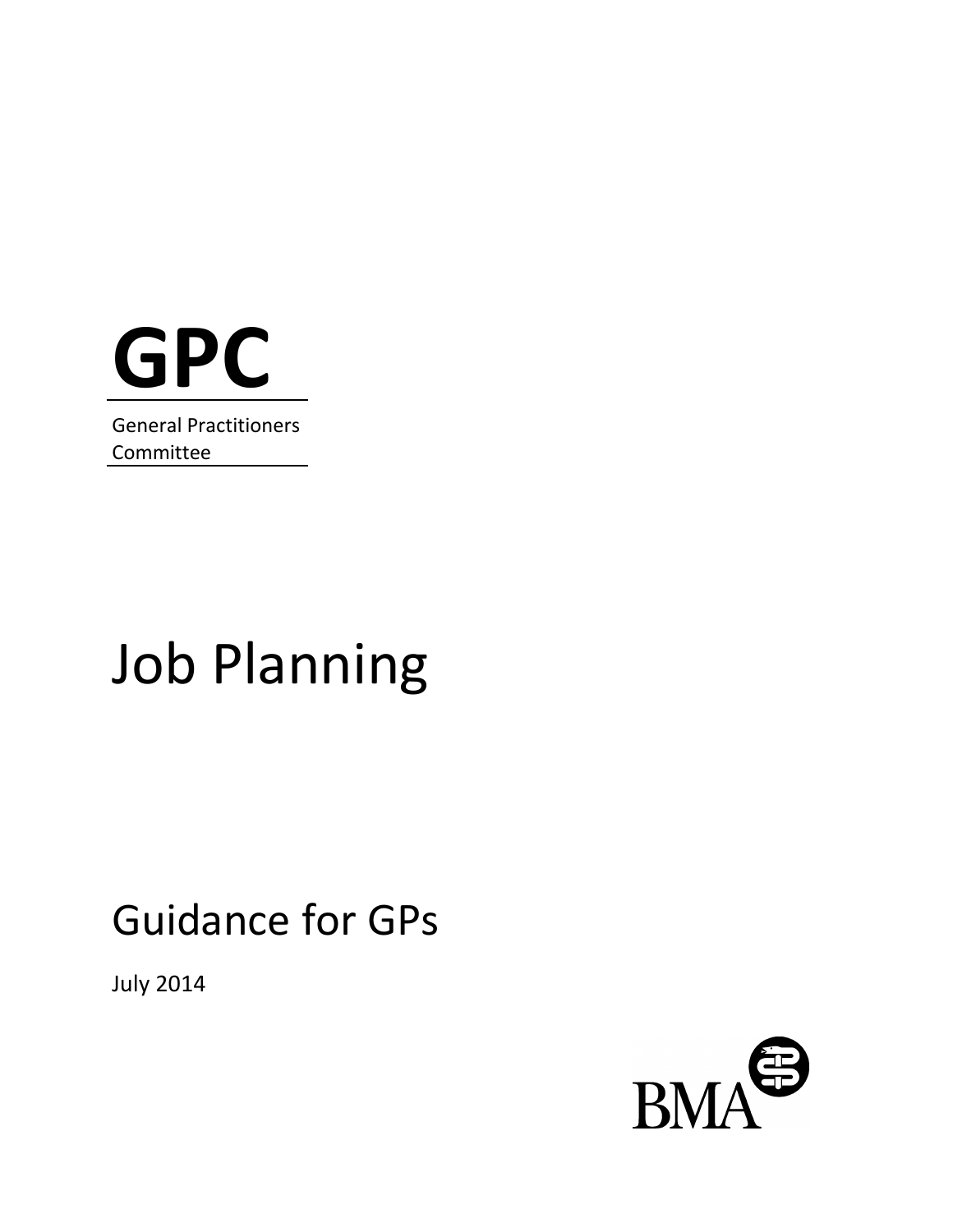# **Job plan**

| <b>MONDAY</b>                                       |  |
|-----------------------------------------------------|--|
| Start time                                          |  |
| Finish time (and time of last appointment)          |  |
| Hours worked this day                               |  |
| Am surgery: number of patient, first and last appts |  |
| Pm surgery number of patients, first and last appts |  |
| Visits (number)                                     |  |
| Time for admin                                      |  |
| Meetings start and finish time                      |  |
|                                                     |  |
| Comments: e.g. adjustments to workload to allow     |  |
| attendance at monthly meetings                      |  |
| Mentoring time                                      |  |

| <b>TUESDAY</b>                                      |  |
|-----------------------------------------------------|--|
| Start time                                          |  |
| Finish time (and time of last appointment)          |  |
| Hours worked this day                               |  |
| Am surgery: number of patient, first and last appts |  |
| Pm surgery number of patients, first and last appts |  |
| <b>Visits</b>                                       |  |
| Time for admin                                      |  |
| Meetings start and finish time                      |  |
|                                                     |  |
| Comments: e.g. adjustments to workload to allow     |  |
| attendance at monthly meetings                      |  |
| Mentoring time                                      |  |

| <b>WEDNESDAY</b>                                    |  |
|-----------------------------------------------------|--|
| Start time                                          |  |
| Finish time (and time of last appointment)          |  |
| Hours worked this day                               |  |
| Am surgery: number of patient, first and last appts |  |
| Pm surgery number of patients, first and last appts |  |
| <b>Visits</b>                                       |  |
| Time for admin                                      |  |
| Meetings start and finish time                      |  |
|                                                     |  |
| Comments: e.g. adjustments to workload to allow     |  |
| attendance at monthly meetings                      |  |
| Mentoring time                                      |  |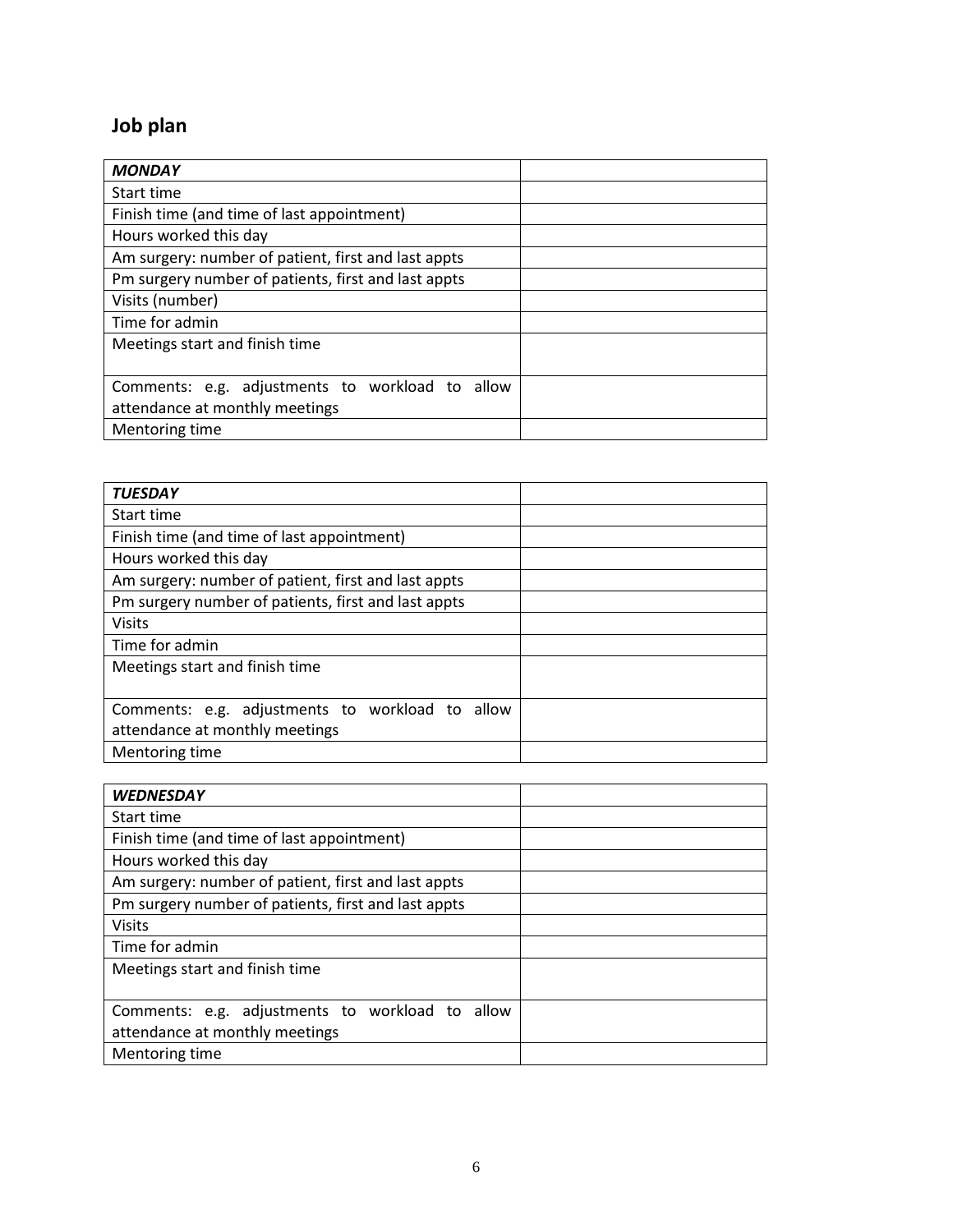| <b>THURSDAY</b>                                     |  |
|-----------------------------------------------------|--|
| Start time                                          |  |
| Finish time (and time of last appointment)          |  |
| Hours worked this day                               |  |
| Am surgery: number of patient, first and last appts |  |
| Pm surgery number of patients, first and last appts |  |
| <b>Visits</b>                                       |  |
| Time for admin                                      |  |
| Meetings start and finish time                      |  |
|                                                     |  |
| Comments: e.g. adjustments to workload to allow     |  |
| attendance at monthly meetings                      |  |
| Mentoring time                                      |  |

| <b>FRIDAY)</b>                                      |  |
|-----------------------------------------------------|--|
| Start time                                          |  |
| Finish time (and time of last appointment)          |  |
| Hours worked this day                               |  |
| Am surgery: number of patient, first and last appts |  |
| Pm surgery number of patients, first and last appts |  |
| <b>Visits</b>                                       |  |
| Time for admin                                      |  |
| Meetings start and finish time                      |  |
|                                                     |  |
| Comments: e.g. adjustments to workload to allow     |  |
| attendance at monthly meetings                      |  |
| Mentoring time                                      |  |

#### **On call duties**

| Start time                                 |  |
|--------------------------------------------|--|
| Finish time                                |  |
| Frequency                                  |  |
| How many on calls in a year?               |  |
| Does this extend the normal day? If so by  |  |
| how many hours                             |  |
| Arrangement to take time back in lieu      |  |
| e.g. one session in lieu per month on last |  |
| Thursday pm of month in lieu of extended   |  |
| day by 1hour4 on calls/month               |  |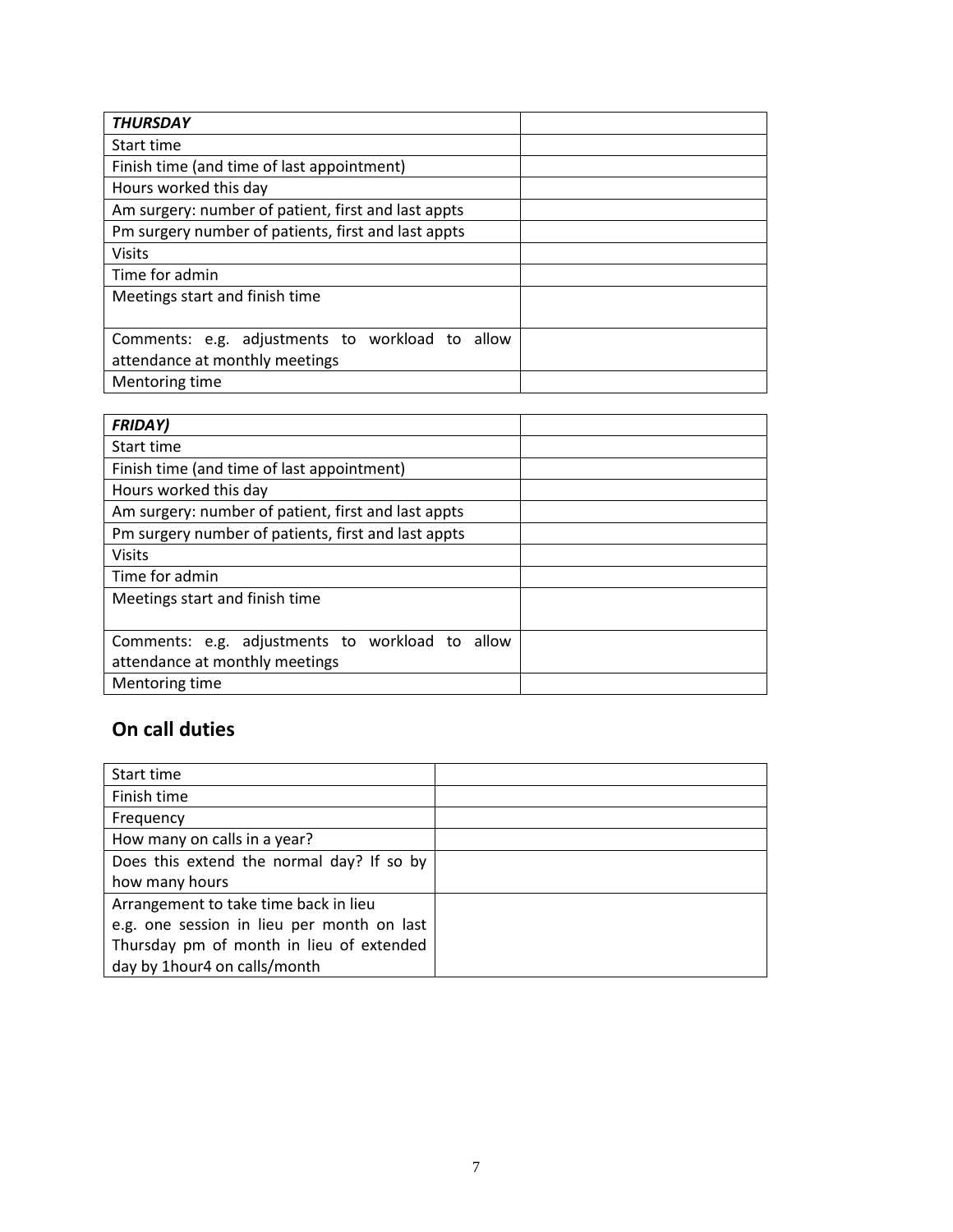#### **Continuing Professional Development (CPD) provision within this post: CPD Entitlement in sessions**

| Number<br>contracted<br>0t |    |    |    |                |    |    |  |            |
|----------------------------|----|----|----|----------------|----|----|--|------------|
| session per week           |    |    |    |                |    |    |  |            |
| CPD sessions per annum     | 44 | 30 | 34 | วด<br><u>_</u> | 24 | 10 |  | $F$ /* $O$ |

| CPD entitlement per annum in sessions                                                                                                                                                                                                                                                                                                                        |  |
|--------------------------------------------------------------------------------------------------------------------------------------------------------------------------------------------------------------------------------------------------------------------------------------------------------------------------------------------------------------|--|
| CPD entitlement per annum in hours<br>of weekly contracted hours X 4.86. e.g. if contracted to work 18<br>hours/week the annual CPD entitlement is 87.5 hours/annum or 21<br>sessions of 4 hours and 10 minutes.                                                                                                                                             |  |
| Time to be spent in practice educational meetings (on working<br>days):<br>e.g. weekly educational meeting lasting one hour is 44 hours a year<br>or 10.5 sessions                                                                                                                                                                                           |  |
| Time to spent on CPD activities away from the practice:<br>e.g. example for a 5 session GP: total annual entitlement is 24<br>sessions a year (101hours) of which 44 are used attending weekly<br>practice educational meetings, this leaves 57 hours (13.6 sessions)<br>to be taken at a frequency of one day off for CPD out of practice<br>every 7 weeks. |  |

*NB periods of duty do not need to be exact multiples of sessions e.g. short days are permissible as long as the hours are all counted e.g. 2 days 9am to 3pm and one day 9am to 1340pm = 4 sessions.* 

| <b>MEETINGS</b> |      |                     |                                                                              |
|-----------------|------|---------------------|------------------------------------------------------------------------------|
| Day of week     | Time | Frequency<br>mthly) | (wkly/   Topic content:<br>e.g. clinical team mtgs, educational,<br>business |
|                 |      |                     |                                                                              |
|                 |      |                     |                                                                              |
|                 |      |                     |                                                                              |
|                 |      |                     |                                                                              |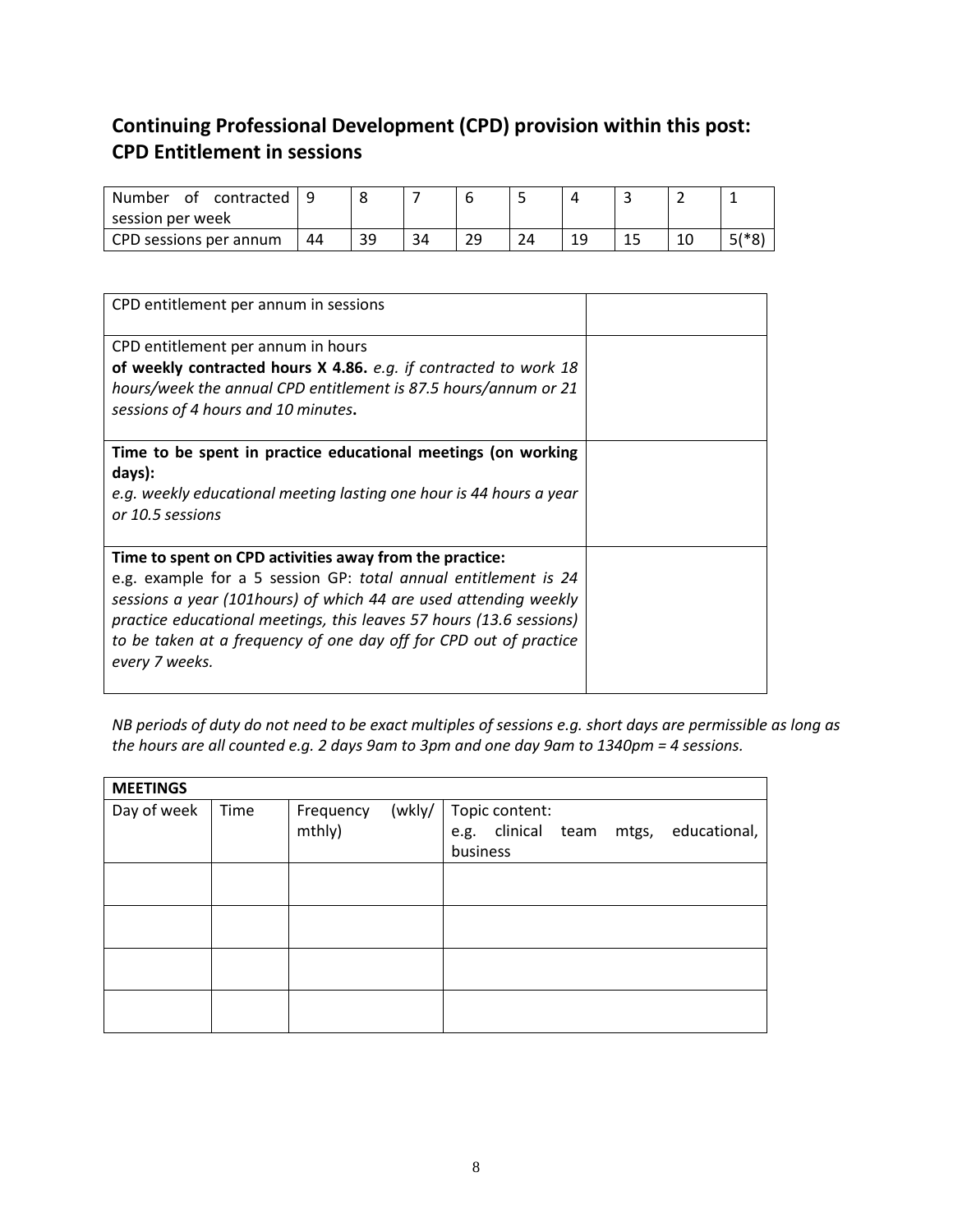#### **Specialist roles within a practice**

(*Please complete one sheet per role)*

Definition of role e.g. practice lead in diabetes What skills and knowledge base will be required to carry this out?: What support will the individual receive from within the practice? Key admin support (name) and their role Key managerial support (name and their role) What support will the GP receive from outside the practice? e.g. local groups of experts Other comments

#### **Job plan diary**

The aim of the diary is to:

- 1. inform the annual job plan review
- 2. help prevent and resolve disputes about whether job plans are being followed and contracts honoured.

#### **General points**

- 1. Coding can be done at a simplistic level (just ABCD,) or include more detailed codes e.g. I1, I2, I3 etc where specific questions are posed.
- 2. There is an additional column for recording location of duties and also for separating duties for the practice from duties carried out for external organisations and possibly remunerated separately. This may not be required every time, but may be useful where time is used flexibly between internal and external duties and all parties want to be satisfied that separate roles are being honoured.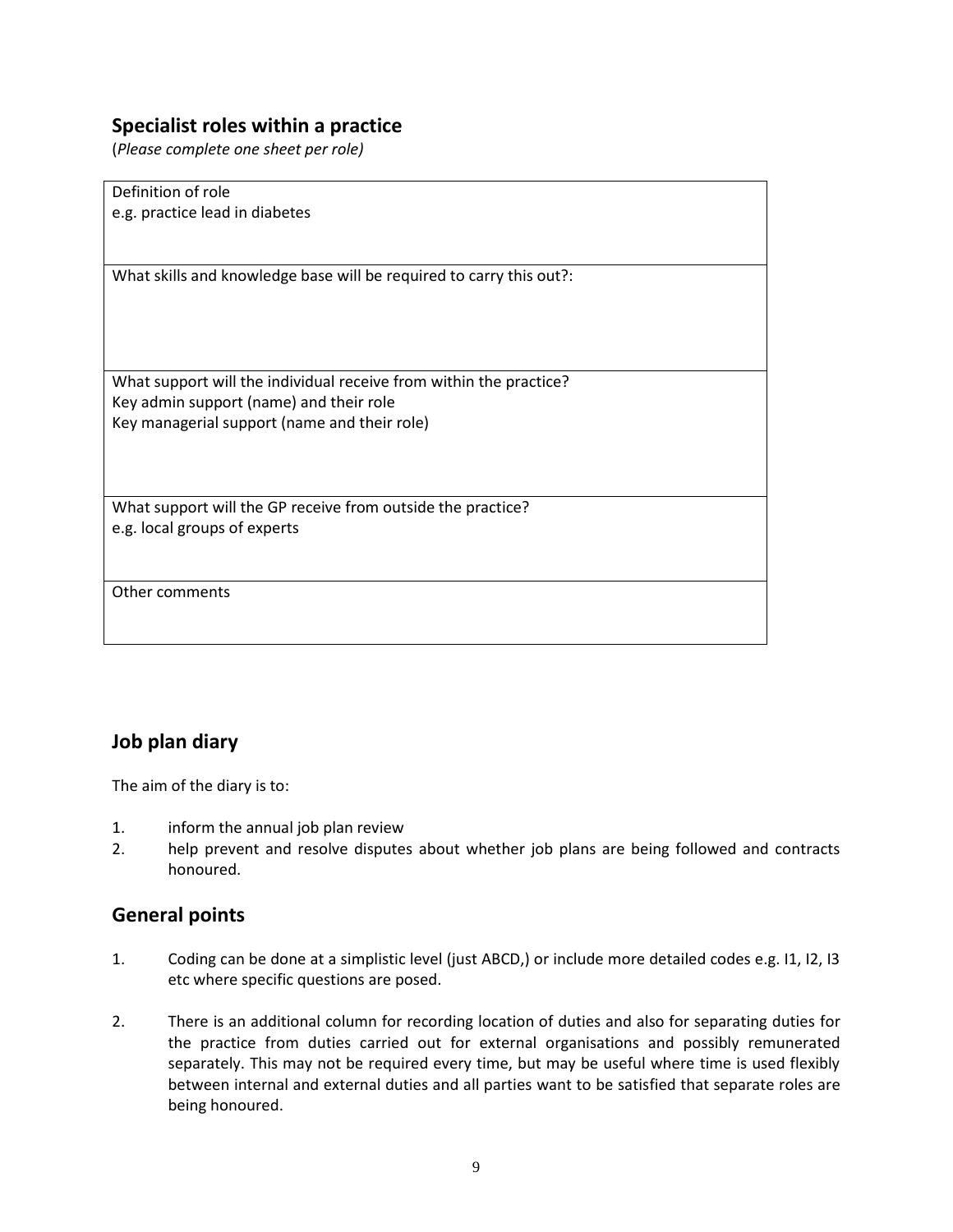- 3. The list is not exhaustive and additional codes may be added, especially to the external activities.
- 4. A balance needs to be struck between details and practicality. Making the recording too onerous may jeopardise its accuracy. The level of detail in the diary should be agreed by employer and employee before the diary is carried out, and agreement should be sought regarding a suitable 4 weeks period which is felt to be truly representative of the workload.
- 5. It may be useful to record the location of duties including those done at home, but it is not essential.
- 6. It may be useful to code duties according to who the employer or contractor is, especially when these activities are fitted in to practice time.

#### **Questions arising from the diary will usually fall into two categories:**

- 1. Is the contract being honoured? That the hours are not excessive, CPD entitlement is correct etc.
- 2. Is the balance of activities appropriate? For example, is there adequate time for administrative work, meetings, mentoring, CPD etc.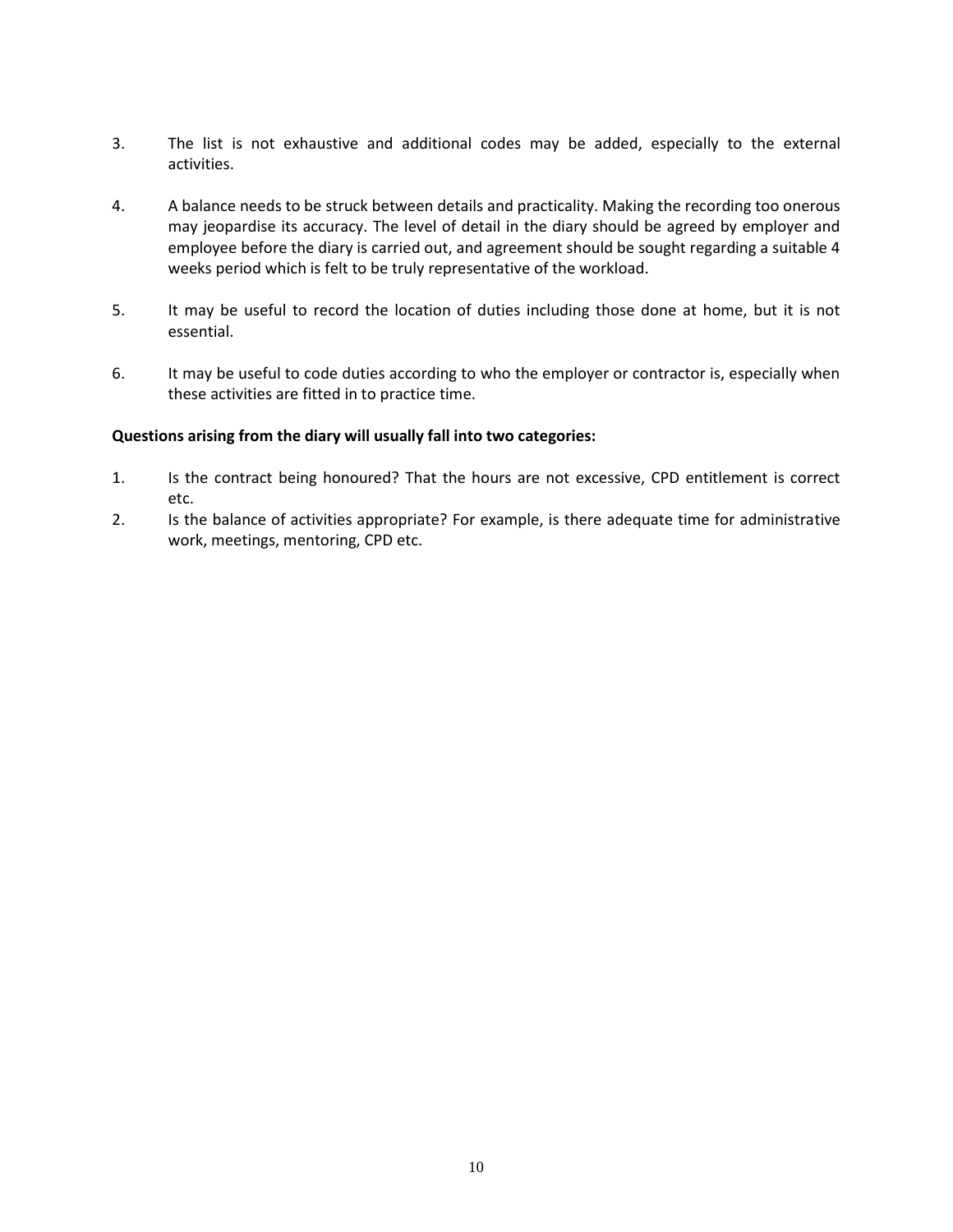# **Coding activities for diary**

| <b>Direct clinical care</b>   |                                                                          |                |
|-------------------------------|--------------------------------------------------------------------------|----------------|
| Surgery appointments          | assigned to distinguish<br>be<br>Separate codes can                      | A              |
|                               | specialised clinics e.g. baby clinic, ANC, diabetes, minor               |                |
|                               | ops. (e.g. A1, A2, A3, A4)                                               |                |
| Home visits                   | Includes travelling time and recording in notes                          | B              |
| Telephone                     | Telephone appointments and triage                                        | $\mathsf{C}$   |
| On call time-                 | when has to be available for emergencies                                 | D              |
| <b>Indirect clinical care</b> |                                                                          |                |
| Referrals                     | Written or by telephone                                                  | 1              |
|                               | external<br>services<br>other<br>То<br>to<br>Health<br><b>or</b><br>care |                |
|                               | professionals within the practice                                        |                |
| Incoming                      | Reading, actioning                                                       | 12             |
| Correspondence                |                                                                          |                |
| Results                       | Reading and actioning                                                    | 13             |
| Prescriptions                 | Repeats and queries                                                      | 4              |
| discussion<br>Team<br>of      | Case conference or other PHCT meetings where                             | 15             |
| cases                         | patients are discussed, or telephone discussion                          |                |
|                               |                                                                          |                |
| <b>Supporting</b><br>clinical |                                                                          |                |
| activities                    |                                                                          |                |
| <b>Business</b><br>or         | Business, management, employment issues, premises,                       | N              |
| partnership meetings          | tax, accounts, partnership agreement, etc                                |                |
| Clinical<br>team              | Clinical matters- practice development, protocols, audit,                | O              |
| meetings                      | practice guidelines, clinical governance                                 |                |
| Practice<br>meetings          |                                                                          | P              |
| educational                   |                                                                          |                |
| Personal CPD                  | Private study, online modules, attending outpatient                      | Q              |
|                               | clinics, courses lectures, audit etc                                     |                |
| Appraisal                     | Preparation, meeting and follow up                                       | $\mathsf{R}$   |
|                               |                                                                          |                |
| <b>External activities</b>    | Can also code X for covered by contract, Y if work for                   |                |
|                               | another employer e.g. PCT)                                               |                |
| Training registrar            | And related activities e.g. trainers meetings                            | V1             |
| <b>Teaching students</b>      | And related activities e.g. preparation and training for                 | V <sub>2</sub> |
|                               | this role                                                                |                |
| PCT work                      |                                                                          | V <sub>3</sub> |
| Private<br>work<br>done       |                                                                          |                |
|                               | Specially if remunerated separately e.g. appraisals for                  | V <sub>4</sub> |
| during surgery time           | external GPs, drug trial work                                            |                |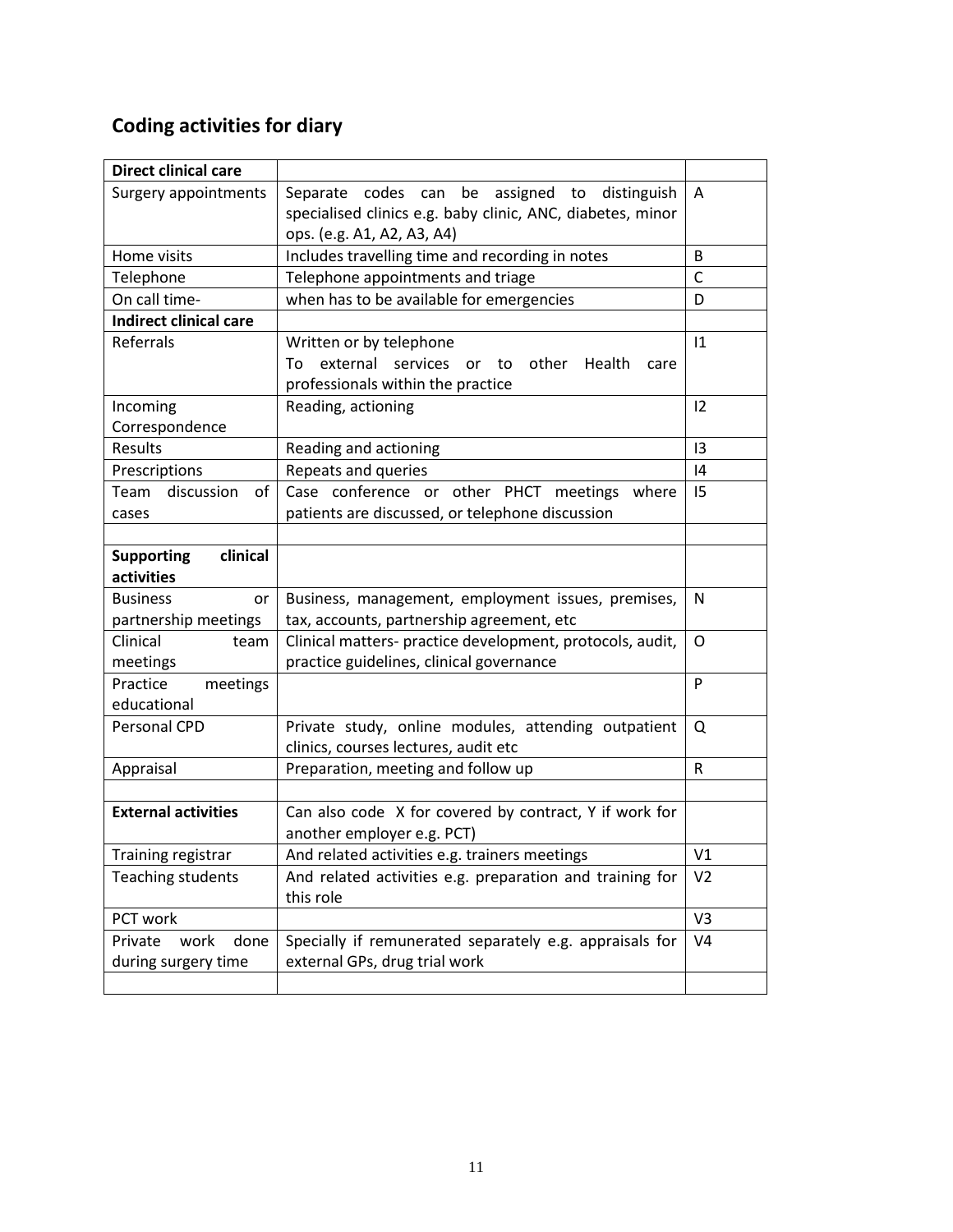#### **Diary of activities**

Name:

Date:

|            | Activity code <sup>1</sup> | Location $^2$ | Employer/<br>contractor <sup>3</sup> |
|------------|----------------------------|---------------|--------------------------------------|
| 7am 730am  |                            |               |                                      |
| 730 am 8am |                            |               |                                      |
| 8-830      |                            |               |                                      |
| 830-9      |                            |               |                                      |
| 9-930      |                            |               |                                      |
| 930-1000   |                            |               |                                      |
| 1000-1030  |                            |               |                                      |
| 1030-1100  |                            |               |                                      |
| 1130-1200  |                            |               |                                      |
| 1200-1230  |                            |               |                                      |
| 1230-1300  |                            |               |                                      |
| 1300-1330  |                            |               |                                      |
| 1330-1400  |                            |               |                                      |
| 1400-1430  |                            |               |                                      |
| 1430-1500  |                            |               |                                      |
| 1500-1530  |                            |               |                                      |
| 1530-1600  |                            |               |                                      |
| 1600-1630  |                            |               |                                      |
| 1630-1700  |                            |               |                                      |
| 1700-1730  |                            |               |                                      |
| 1730-1800  |                            |               |                                      |
| 1800-1830  |                            |               |                                      |
| 1900-1930  |                            |               |                                      |
| 1930-2000  |                            |               |                                      |

Additional codes to ones in guidance:

| ,一个人都是一个人的人,一个人都是一个人的人,一个人都是一个人的人,一个人都是一个人的人,一个人都是一个人的人,一个人都是一个人的人,一个人都是一个人的人,一个人 |                                                                                                                      |  |
|-----------------------------------------------------------------------------------|----------------------------------------------------------------------------------------------------------------------|--|
|                                                                                   | <u> 1988 - Ann an Dùbhlachd ann an Dùbhlachd ann an Dùbhlachd ann an Dùbhlachd ann an Dùbhlachd ann an Dùbhlachd</u> |  |
|                                                                                   |                                                                                                                      |  |
|                                                                                   |                                                                                                                      |  |
|                                                                                   |                                                                                                                      |  |
|                                                                                   |                                                                                                                      |  |

<sup>1</sup> See Activity codes- table which is included in this document

 $2^2$  This column will only be required occasionally where this is of special interest. Please indicate the codes you have decided to use (none suggested) and which locations they refer to in the documentation accompanying the diary. <sup>3</sup> This column will only be required occasionally, where relevant. Please indicate the codes you have decided to use (none suggested) and which employers or contractors they refer to e.g. PCT, university etc. in the documentation accompanying the diary.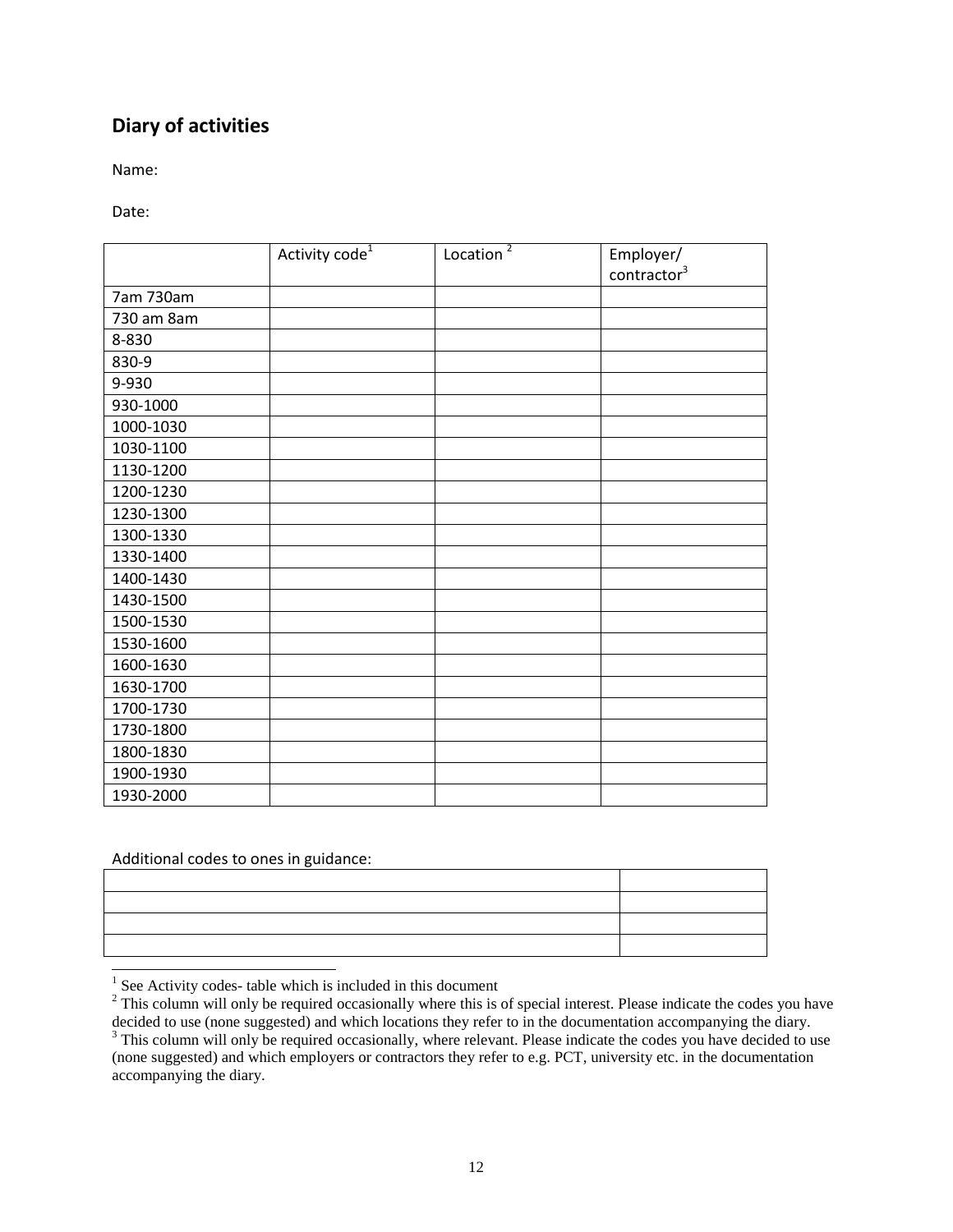# **Job plan diary – analysis and review**

Average time spent on:

|                                       |                | Daily:         | Weekly               |
|---------------------------------------|----------------|----------------|----------------------|
|                                       |                |                | (total divided by 4) |
| <b>Direct clinical care</b>           |                | (sum of below) | (sum of below)       |
| Surgery appointments                  | A              |                |                      |
| Home visits                           | B              |                |                      |
| Telephone                             | $\mathsf{C}$   |                |                      |
| On call time-                         | D              |                |                      |
| <b>Indirect clinical care</b>         |                | (sum of below) | (sum of below)       |
| Referrals                             | 1              |                |                      |
| Incoming correspondence               | 12             |                |                      |
| <b>Results</b>                        | 13             |                |                      |
| Prescriptions                         | 4              |                |                      |
| Team discussion of cases              | 15             |                |                      |
|                                       |                |                |                      |
|                                       |                |                |                      |
|                                       |                |                |                      |
| <b>Supporting clinical activities</b> |                | (sum of below) | (sum of below)       |
| Practice meetings                     | $\mathsf{N}$   |                |                      |
| Practice meetings                     | O              |                |                      |
| Practice meetings educational         | P              |                |                      |
| Personal CPD                          | Q              |                |                      |
| Appraisal                             | $\mathsf{R}$   |                |                      |
|                                       |                |                |                      |
| <b>External activities</b>            |                |                |                      |
| Training registrar                    | V <sub>1</sub> |                |                      |
| Teaching students                     | V <sub>2</sub> |                |                      |
| PCT work                              | V <sub>3</sub> |                |                      |
| Private work done during surgery      | V <sub>4</sub> |                |                      |
| time                                  |                |                |                      |
|                                       |                |                |                      |

| Total weekly hours worked (on activities for the practice as required by |  |
|--------------------------------------------------------------------------|--|
| contract excluding work for external organisations)                      |  |
| Percentage of this time spent on direct clinical care (DCC)              |  |
| Percentage of this time spent on indirect clinical care (IDC)            |  |
| Percentage of this time spent on supporting clinical activities (SPA)    |  |
| Additional time spent on external activities (EA)                        |  |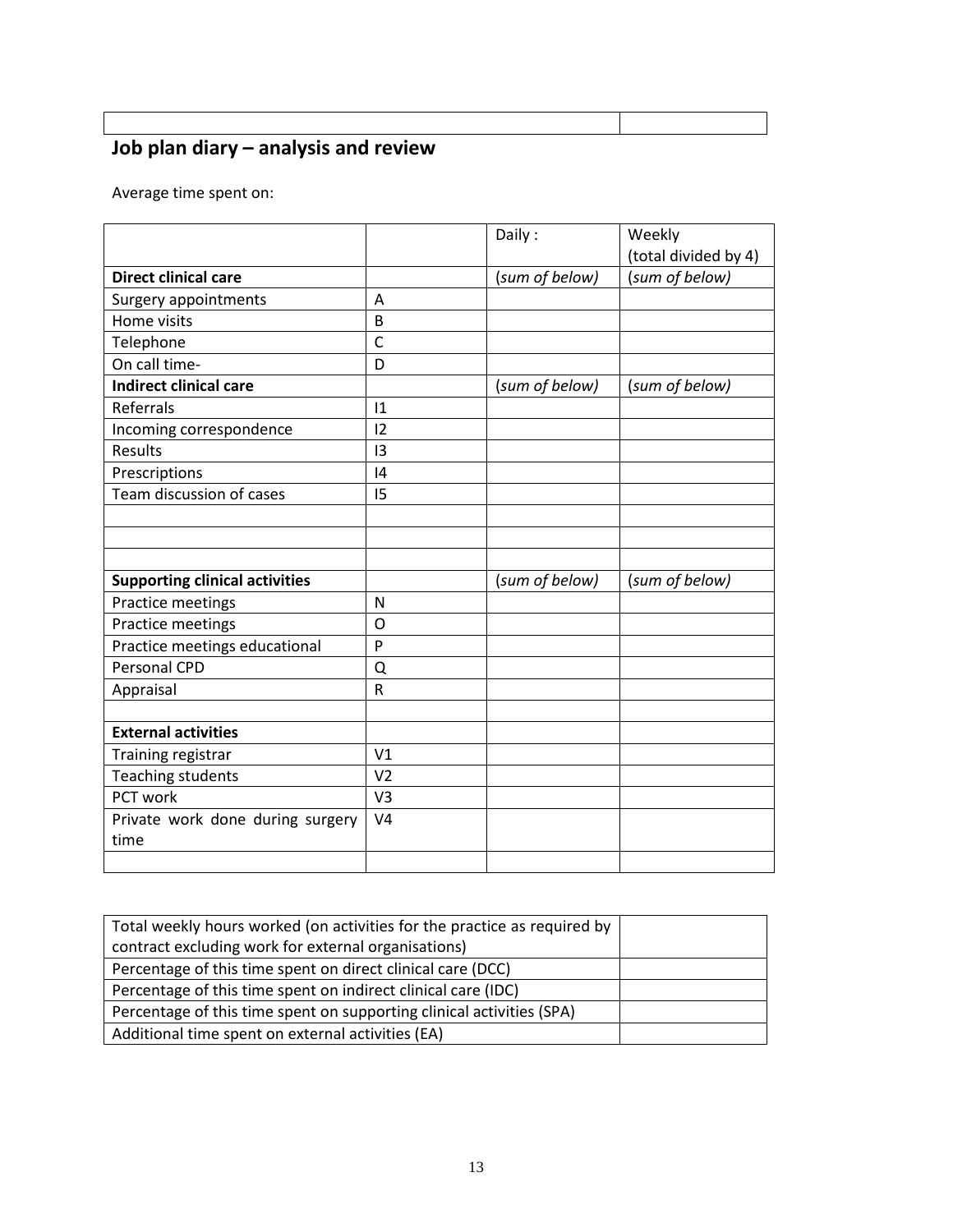# **Job plan review of diary**

Name of employee

Employer's representative: Name

Date

|                                                                                                                                                                                                        | Comments and suggestions for review of Job |
|--------------------------------------------------------------------------------------------------------------------------------------------------------------------------------------------------------|--------------------------------------------|
|                                                                                                                                                                                                        | Plan.                                      |
| Is the number of hours worked consistent<br>with the contract of employment?                                                                                                                           |                                            |
| Is the practitioner able to attend practice<br>meetings ? If not why and what can be done<br>to promote inclusion ?                                                                                    |                                            |
| Admin<br>Does the doctor have sufficient time for<br>admin?<br>Has delegation of task been discussed ? (e.g.<br>coding, summarising, production of medical<br>insurance reports, notes retrieval, etc) |                                            |
| Problem areas identified:                                                                                                                                                                              |                                            |